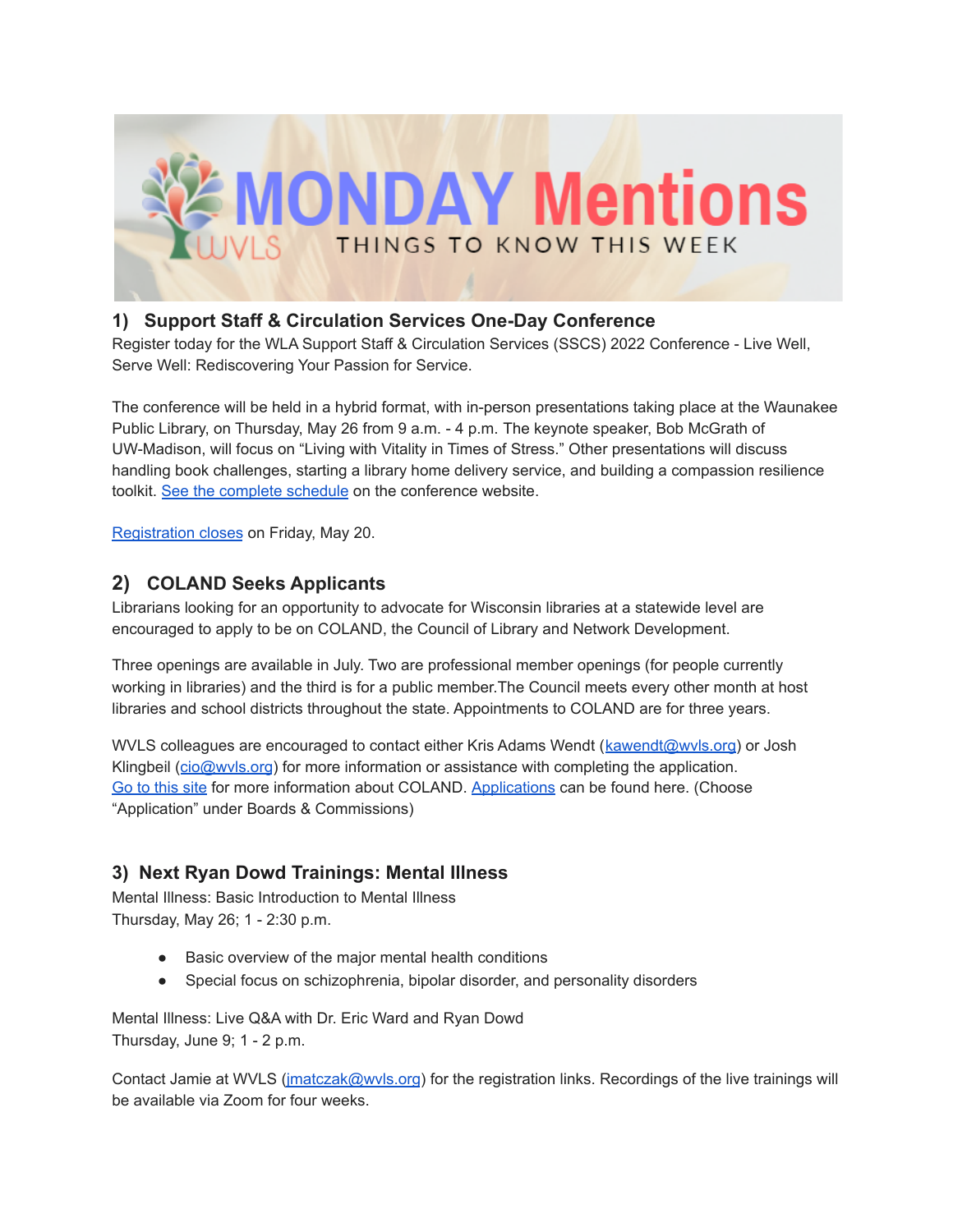#### **4) Human Resource Professionals to Partner with Libraries**

The LAWDS Project (Libraries Activating Workforce Development Skills) is pleased to announce volunteers from the Wisconsin Society of Human Resource Managers (WiSHRM) have volunteered to work with public libraries to support job seekers.

All WiSHRM volunteers will attend a training session led by DPI with assistance from Mark Jochem, Workforce Development Consultant, South Central Library System and Chris Baker, Adult Services Librarian & Technology Coordinator for the Portage Public Library. The training will acclimate human resource volunteers to the workforce services typically provided by Wisconsin public libraries and set expectations for their participation in the program. Volunteers have been asked not to contact their local library until after attending the training session.

The volunteer registration form remains open for WiSHRM Human Resource professionals, and updates to the list will be shared periodically. Please reach out to Martha Berninger [\(Martha.Berninger@dpi.wi.gov](mailto:Martha.Berninger@dpi.wi.gov)) or Beth Tomev ([Elizabeth.tomev@dpi.wi.gov\)](mailto:Elizabeth.tomev@dpi.wi.gov) on questions.

### **5) Ideas to Action Fund Application Period Open**

The application period is open for WiLS 2022 Ideas to [Action](https://www.wils.org/do/giving-back/ideas-to-action/) Fund. The WiLS Ideas to Action Fund provides grants of up to \$5,000, so all types of libraries can bring their project ideas to life. The Fund encourages partnerships and collaborations among WiLS members and with community partners, supports innovative and exploratory new work within the Wisconsin library community, and seeds the development of processes, methods, or resources that can be used by other libraries and cultural organizations.

Proposals can be submitted through June 6. Awards will be announced in September 2022 and funds will be distributed soon after.

## **6) Upcoming Webinars**

- Conflict [De-Escalation](https://zoom.us/webinar/register/WN_U5UsKJxdQZeA-t2cPaWJNg?timezone_id=America%2FChicago) 3 p.m. on Monday, May 16
- A Social Justice Approach to Outreach with Families and Children in Underserved [Communities](https://elearning.ala.org/local/catalog/view/product.php?globalid=ALSC-0012&edit=off) 11 a.m. on Tuesday, May 17
- Foundations of [Gender-Inclusive](https://us02web.zoom.us/meeting/register/tZApcu6uqTopHdb2NFsu7SK4E4xBq-2-b8o2?timezone_id=America%2FChicago) Work: Dimensions of Gender 12 p.m. on Wednesday, May 18
- Mental Health Technology: Destress & [Decompress](https://us02web.zoom.us/webinar/register/WN_Av8FtF4xRE2okByVck1mtg) 1 p.m. on Wednesday, May 18
- [Universal](https://us02web.zoom.us/webinar/register/WN_ftxre3GQSE6IM5uggwRK0A?timezone_id=America%2FChicago) Design for Libraries 12 p.m. on Monday, May 23

### **7) Reminders**

- WVLS staff strive each week to make Monday Mentions helpful and worthwhile. [Feedback](https://forms.gle/xHyNKCsK2r5C8vxh8) via this survey is [appreciated.](https://forms.gle/xHyNKCsK2r5C8vxh8)
- **On May 18, DPI will co-host a webinar with Education Superhighway (ESH)** on how to use the Affordable Connectivity Program (ACP) registration toolkits created by the FCC and ESH. They will also provide guidance and best practices for identifying and connecting eligible households who lack home connectivity. The webinar will take place Wednesday, May 18 from 1 -